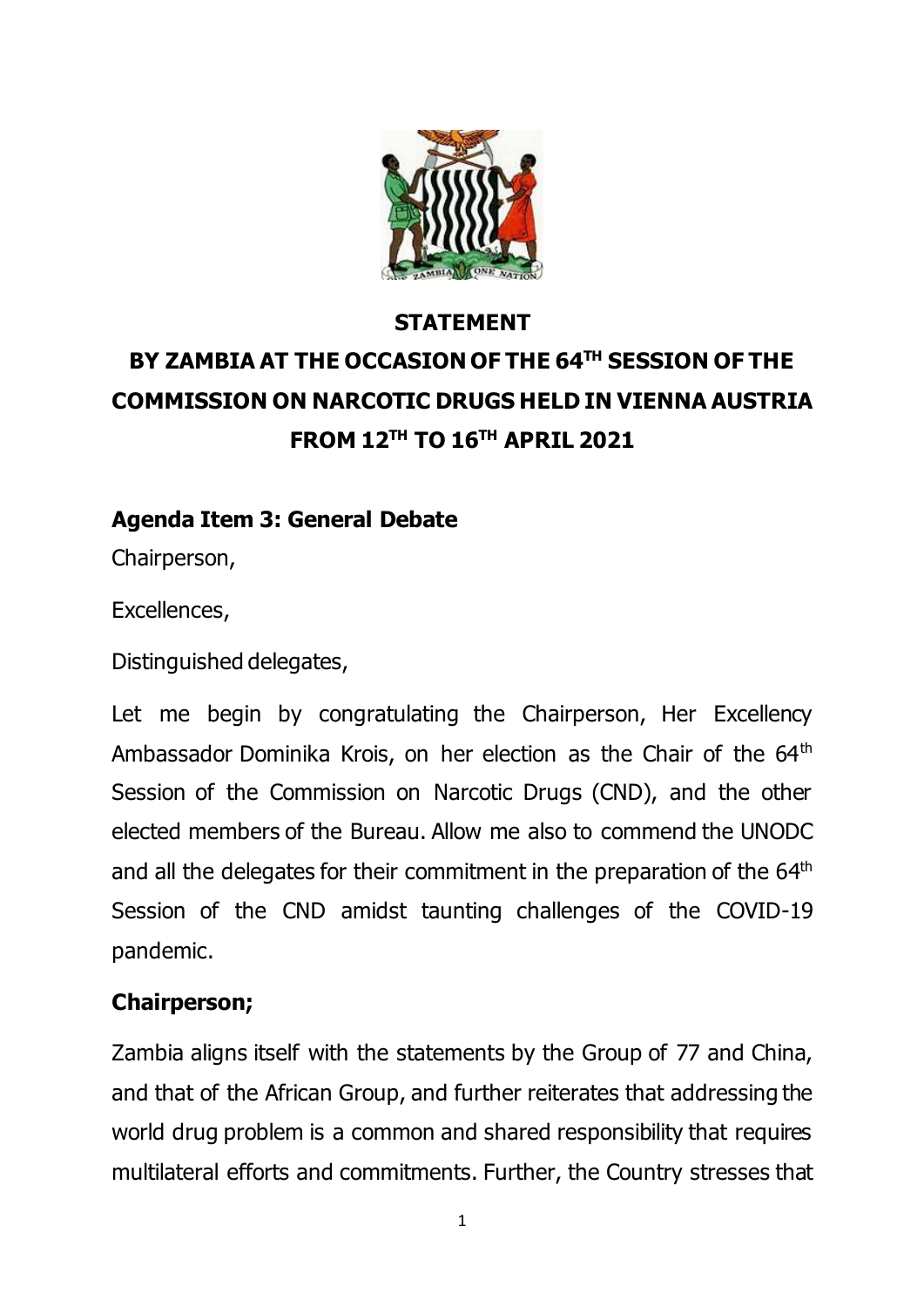the three International Drug Control Conventions; the Single Convention on Narcotic Drugs of 1961, as amended by the 1972 Protocol, the Convention on Psychotropic Substances of 1971, the United Nations Convention against Illicit Traffic in Narcotic Drugs and Psychotropic Substances of 1988, remain the cornerstone of the international drug control system and policy.

#### **Chairperson;**

The COVID-19 pandemic has changed the way we do things. This crisis has even made it difficult to counter the world drug problem as our health, economic and social systems have been stretched to the limit. The pandemic has also impacted negatively on our joint commitments as espoused in the 2019 Ministerial Declaration on strengthening our actions at National, Regional and International levels to accelerate our efforts to address the world drug problem. With the coming of COVID-19 on the global scene, drug traffickers and other transnational criminal elements have devised new methods of eluding the law, especially through darknet and new shipment methods.

Therefore, there is need for all governments to promote innovation, show greater solidarity and support to tackling illicit drug trafficking and offer evidence-based services for drug use disorders and related diseases, in order to achieve the Sustainable Development Goals, promote justice without leaving anyone behind.

More than ever before, there is need to strengthen international cooperation and support, including the provision of technical assistance,

2